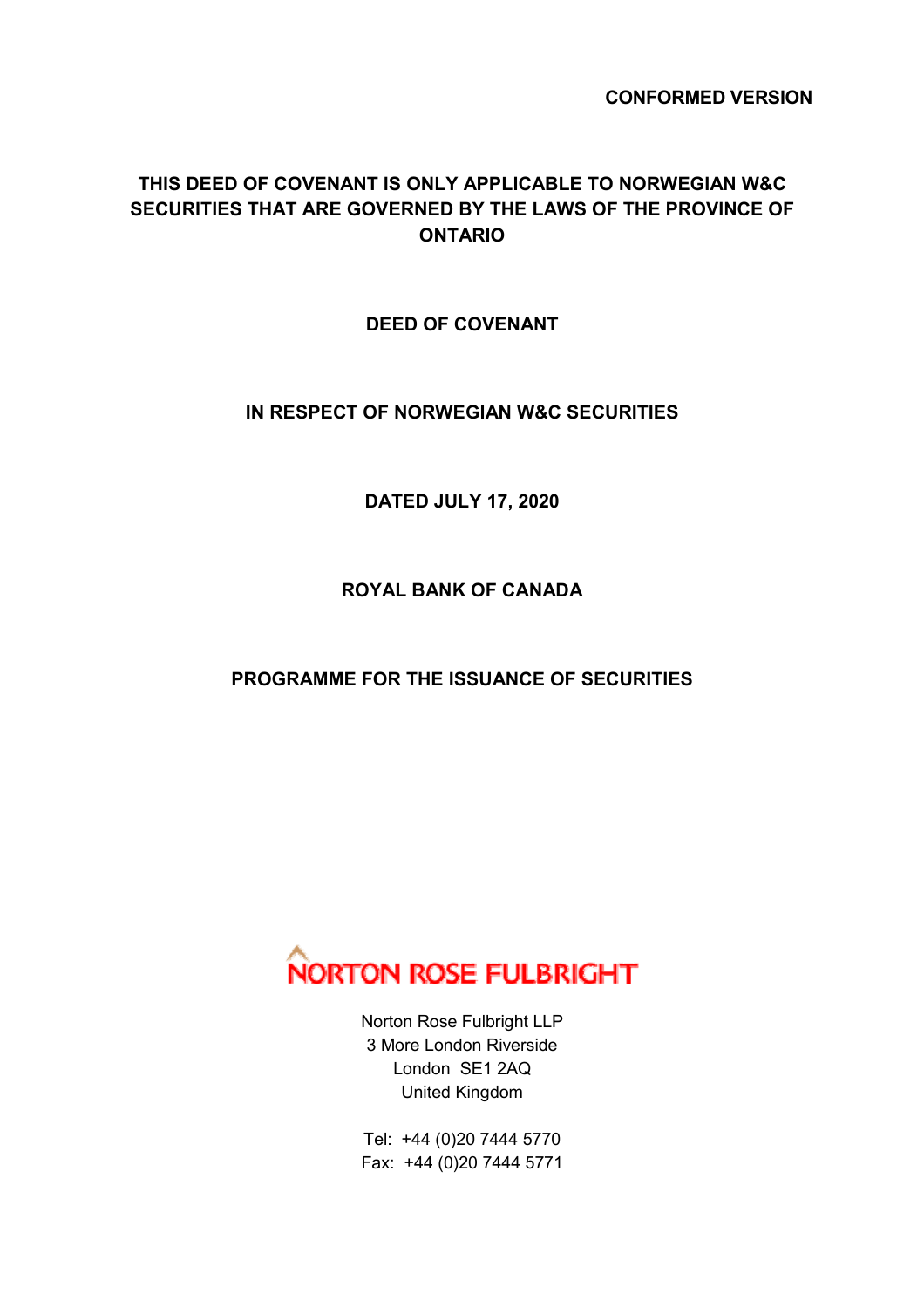**THIS DEED OF COVENANT** is made on July 17, 2020 by **ROYAL BANK OF CANADA** (the "**Issuer**") in favour of the Holders of Norwegian W&C Securities (as defined below).

## **WHEREAS**:

- (A) The Issuer has entered into an Amended and Restated Dealership Agreement dated July 17, 2020 with the Dealer named in it under which as may be amended and restated from time to time the Issuer proposes from time to time to issue, *inter alia*, Norwegian W&C Securities (as defined below) and an Amended and Restated Issue and Paying Agency Agreement (the "**Agency Agreement**", which expression includes the same as it may be amended, supplemented, replaced or restated from time to time) dated July 17, 2020 between, *inter alia*, the Issuer and agents named therein).
- (B) The Issuer has also entered into an Issuing and Paying Agent Agreement (which expression includes the same as it may be amended, supplemented, novated or restated from time to time) originally dated October 31, 2011 between, *inter alia*, the Issuer and Skandinaviska Enskilda Banken AB (publ), as amended by an amendment agreement dated January 31, 2018 and side letters dated June 8, 2018 and June 26, 2019.
- (C) Certain W&C Securities governed by the laws of the Province of Ontario and the federal laws of Canada applicable therein will be issued by the Issuer in uncertificated and dematerialised bookentry form (the "**Norwegian W&C Securities**") in accordance with the Norwegian Act of 15 March 2019 no. 6 (as amended or replaced from time to time) (*Nw. verdipapirsentralloven*) (the "**CSD Act**").
- (D) This Deed is intended to replace the Deed of Covenant (the **"Previous Deed of Covenant**") dated June 26, 2019 executed by the Issuer in respect of Norwegian W&C Securities issued in accordance with the CSD Act.
- (E) Terms used in this Deed of Covenant and not otherwise defined shall have the meanings given to them in the Terms and Conditions as defined in the Agency Agreement as amended and/or supplemented by the Final Terms or Pricing Supplement issued in respect of the relevant Norwegian W&C Securities (the "**Conditions of the Norwegian W&C Securities**").

## **NOW THIS DEED WITNESSES** as follows:

- 1. This Deed shall apply to all Norwegian W&C Securities issued on or after July 17, 2020 and all references herein to a Norwegian W&C Securities shall be construed accordingly. Norwegian W&C Securities issued in accordance with the CSD Act under the Programme prior to July 17, 2020 shall continue to have the benefit of the Previous Deed of Covenant or, if applicable, any previous deed of covenant entered into prior thereto
- 2. The Issuer hereby covenants with each Holder of Norwegian W&C Securities that each such Holder is entitled to exercise or enforce, in respect of each Norwegian W&C Security held by such Holder, the rights and obligations attaching or pertaining to such Norwegian W&C Security as set out in the Conditions of the Norwegian W&C Securities.
- 3. The Issuer undertakes in favour of each Holder that, in relation to any payment to be made by it under this Deed, it will comply with the provisions of the Condition entitled "Taxation" to the extent that they apply to any payments in respect of the Norwegian W&C Securities as if those provisions had been set out in full in this Deed.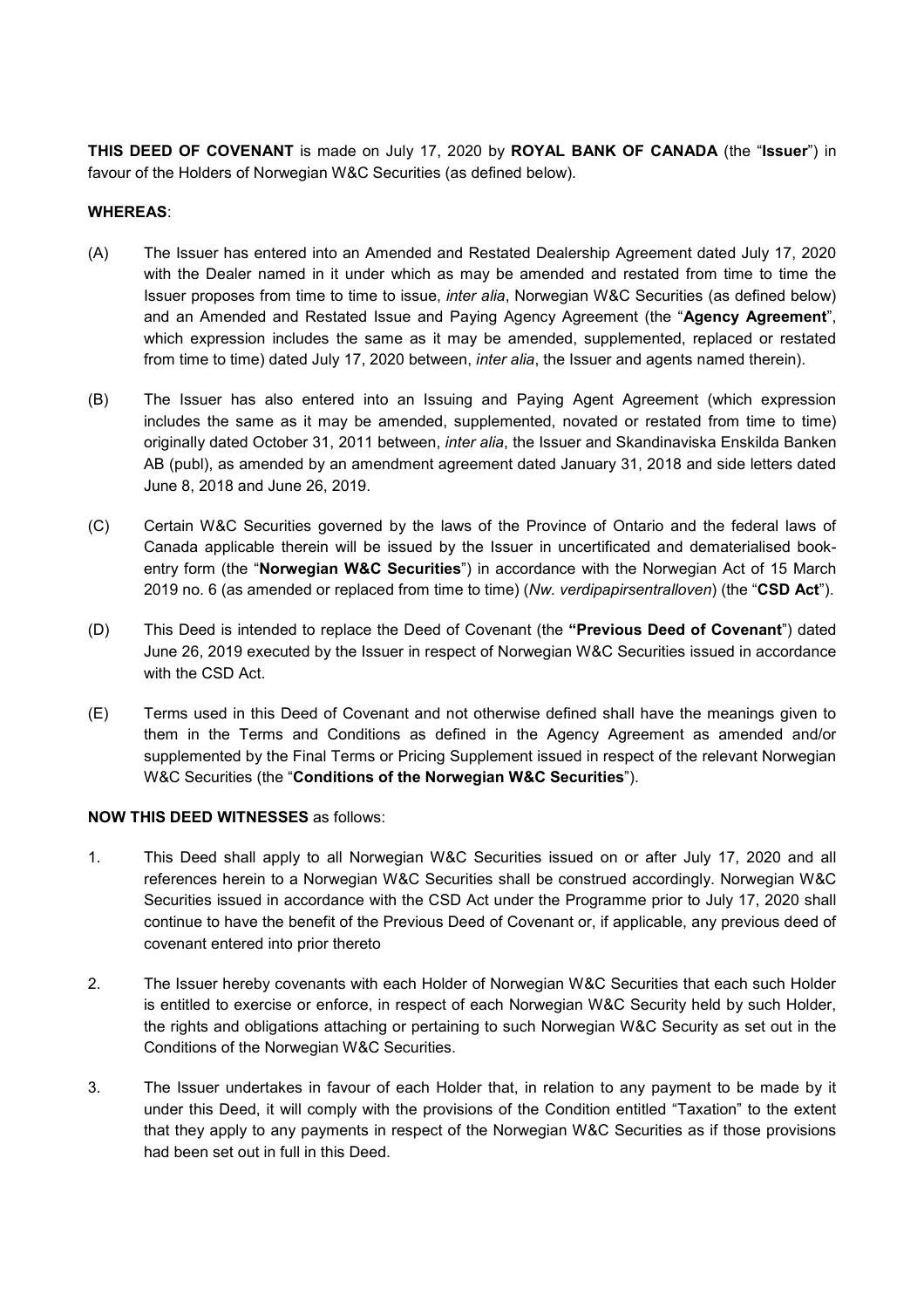- 4. The Issuer will pay any stamp and other duties and taxes, including interest and penalties, payable on or in connection with the execution of this Deed and any action taken by any Holder to enforce the provisions of this Deed.
- 5. The Issuer represents, warrants and undertakes with each Holder that it has all corporate power, and has taken all necessary corporate or other steps, to enable it to execute, deliver and perform this Deed, and that this Deed constitutes a legal, valid and binding obligation of the Issuer enforceable in accordance with its terms, subject to the laws of bankruptcy and other laws affecting the rights of creditors generally.
- 6. This Deed shall be deposited with and held by The Bank of New York Mellon, London Branch at One Canada Square, London E14 5AL until all the obligations of the Issuer under this Deed have been discharged in full.
- 7. The Issuer acknowledges the right of every Holder to the production of, and the right of every Holder to obtain (upon payment of a reasonable charge) a copy of, this Deed, and further acknowledges and covenants that the obligations binding upon it contained in this Deed are owed to, and shall be for the account of, each and every Holder, and that each Holder shall be entitled severally to enforce those obligations against the Issuer.
- 8. If any provision in or obligation under this Deed is or becomes invalid, illegal or unenforceable in any respect under the law of any jurisdiction, that will not affect or impair (i) the validity, legality or enforceability under the law of that jurisdiction of any other provision in or obligation under this Deed, and (ii) the validity, legality or enforceability under the law of any other jurisdiction of that or any other provision in or obligation under this Deed.
- 9. This Deed, the Norwegian W&C Securities and any non-contractual obligations arising out of or in connection with this Deed and the Norwegian W&C Securities are governed by, and shall be construed in accordance with, the laws of the Province of Ontario and the federal laws of Canada applicable therein, except that the registration of the Norwegian W&C Securities in the Norwegian Central Securities Depository (Nw. *Verdipapirsentralen*) system for the registration of financial instruments shall be governed by Norwegian law.

[Remainder of page intentionally left blank]